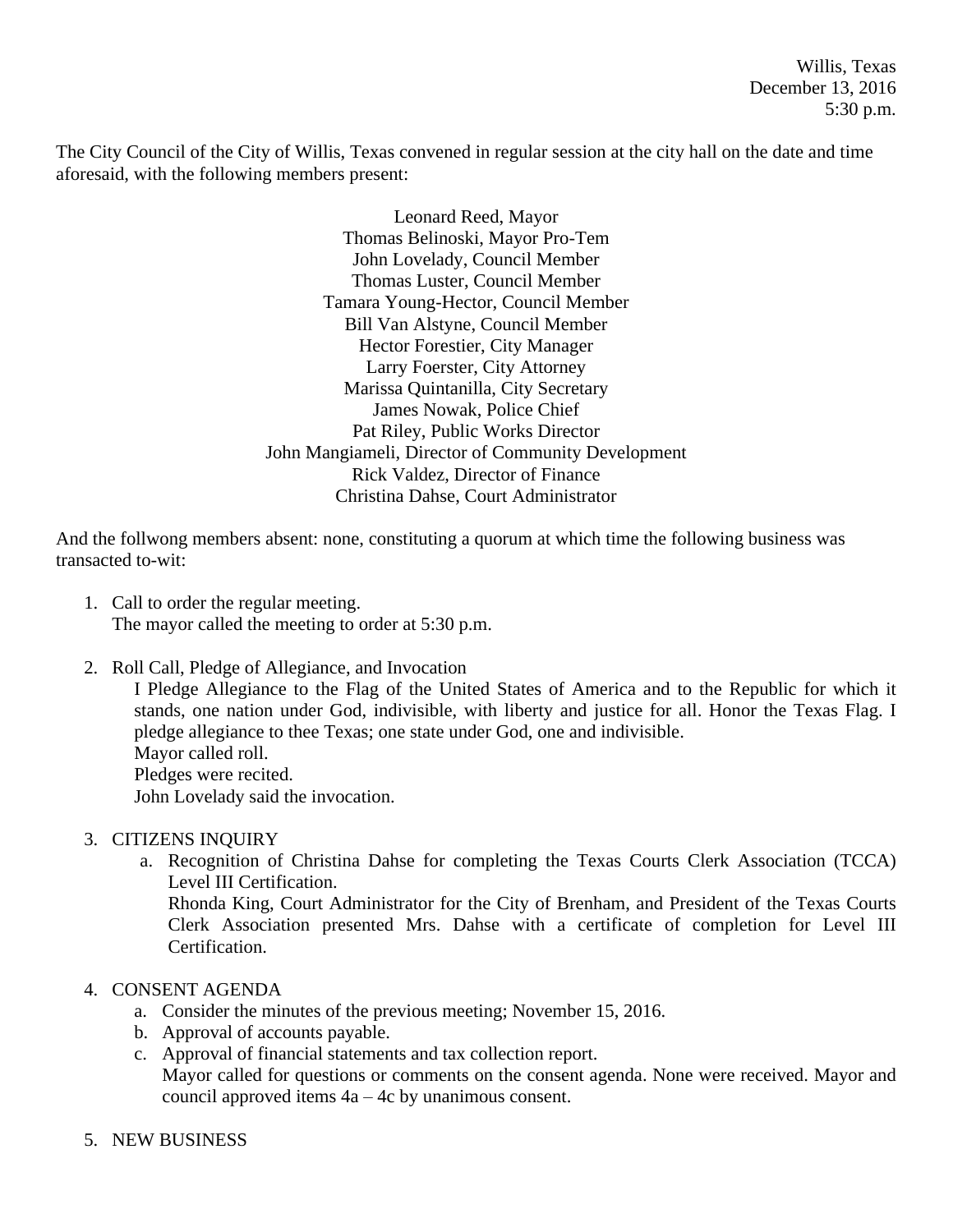- a. Discussion by Leslie Schkade, of Perdue, Brandon, Fielder, Collings & Mott LLP on the process of acquiring property which is in tax default. Ms. Schkade went over the procedures of acquiring property which is in tax default with the council.
- b. Consider and take action on a release of lien for Lots 7 and 8, Block 5, Bates Addition of the City of Willis, Montgomery County, Texas. Ms. Schkade stated that there was a tax suit initiated on this property on behalf of the City, a few months after the title research was done and the lawsuit filed, City filed another lien that was not included in the title research. Property was purchased out of the tax trust. The gentleman that purchased the property received a warranty deed. Motion was made by Tamara Young-Hector to release lien for Lots 7, and 8, Block 5, Bates Addition of the City of Willis, Montgomery County, Texas. Thomas Belinoski seconded the motion. Mayor called for questions. None were received. Motion passed unanimously.
- c. Consider and take action on putting up for bid Lot 6, Block 3, Bates Addition of the City of Willis, Montgomery County, Texas.

Mr. Forestier stated that three lots were bought on Young Street to improve drainage. The lots were sold to the City for about \$9,700. Mr. Forestier stated that the improvements had been made to help with the drainage issues. Mr. Forestier stated that Mr. Obra Toliver had expressed interest of Lot 6, Block 3. Mr. Forestier stated that this property was not being used for any drainage improvements and would like to put the property up for bid with a minimum bid of \$3,300. Motion was made by Thomas Belinoski to put Lot 6, Block 3, Bates addition of the City of Willis, Montgomery County, Texas up for bid with a minimum bid of \$3,300. Tamara Young-Hector seconded the motion. Mayor asked for questions. None were received. Motion passed unanimously.

d. Consider and take action on a Resolution reviewing the Investment Policy.

Mr. Forestier stated that is an annual resolution. Mr. Forestier stated that the policy had been reviewed by the city attorney and the CPA. Mr. Forestier stated that it is the policy of the City that all funds shall be managed and invested with four primary objectives, listed in order of their priority: safety, liquidity, diversification and yield. Investments are to be chosen in a manner which promotes diversity by market sector, credit and maturity. Motion was made by Tamara Young-Hector to approve a resolution reviewing the Investment Policy. John Lovelady seconded the motion. Mayor called for questions. None were received. Motion passed unanimously.

- e. Consider and take action on a Resolution designating the Conroe Courier as the official newspaper for the City of Willis. Mr. Forestier stated that this was an annual request. Motion was made by Thomas Belinoski to approve a resolution designating the Conroe Courier as the official newspaper for the City of Willis. John Lovelady seconded the motion. Mayor called for questions. None were received. Motion passed unanimously.
- f. Consider and take action on a Resolution calling upon the Texas Legislature to amend the governing law of the Lone Star Groundwater Conservation District to provide for the direct election of the District's Board of Directors.

Mr. Forestier stated that this item has been requested by State Representative Will Metcalf and each city in the county had been asked to act upon it. Mr. Forestier stated that the composition of the Lone Star Water Conversation District (LSGCD) is made up of nine members, and each member represents 14 cities. Mr. Forestier stated that according to Mr. Metcalf and other State Representatives they feel there is not a fair representation, and would like to move forward with an elected, rather than an appointed board. Mayor Reed asked how it would work if this was an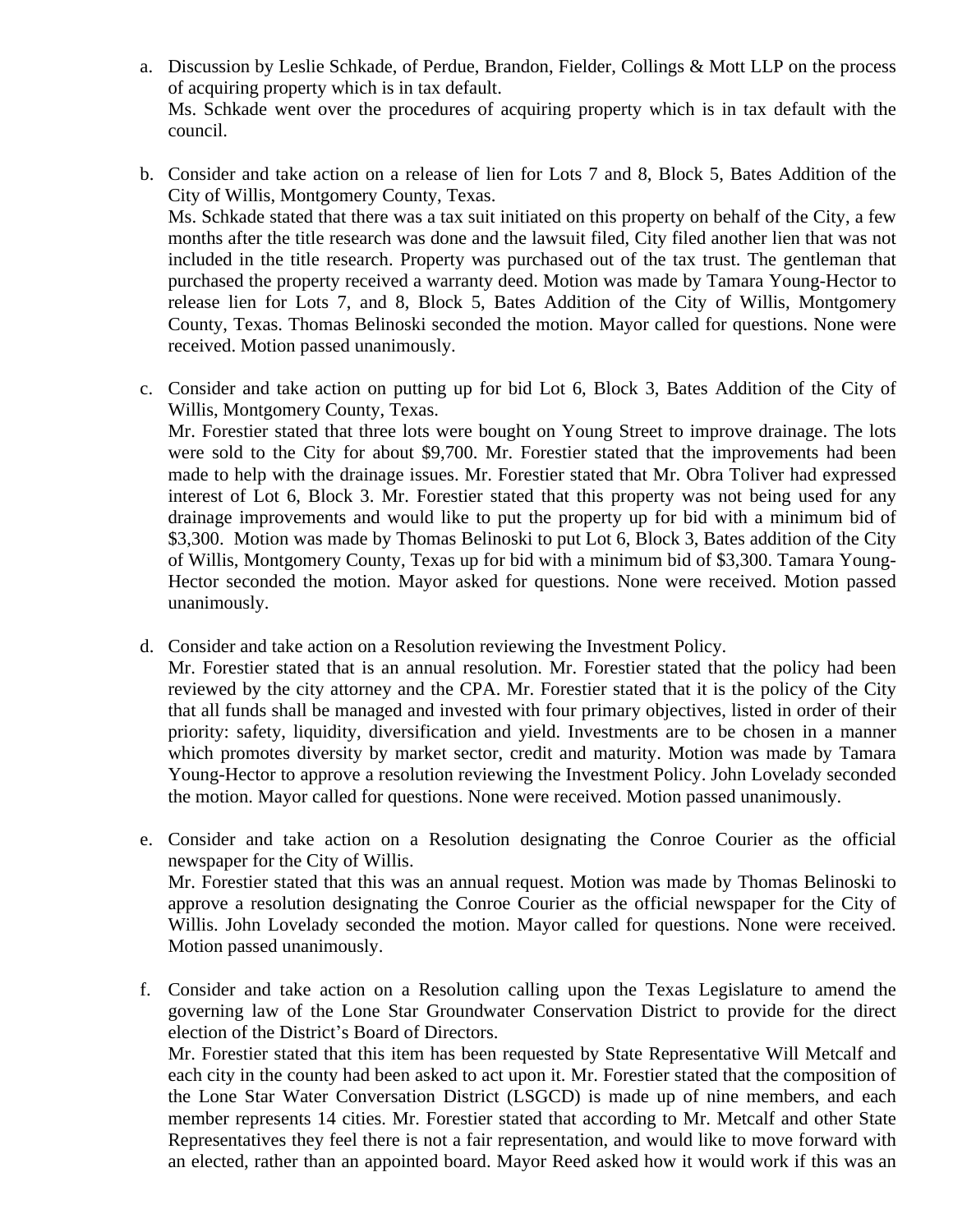elected board. Mr. Forestier stated that they are recommending each precinct in the county would have two members and one member at large. Mr. Forestier stated that at the minimum the city could have two votes or representations on the board. The Mayor stated his concern was that he's not sure where precinct 2, 3, or 4 touches the City of Conroe, but precinct 1 does and there is a possibility that if elections where made by precinct the City of Conroe could have three or more votes or representations on the board. Mayor stated that he agrees the LSGCD should be an elected board, but would not like to lose any representation that the City has on the board now. Mr. Forestier stated that this was just preliminary that it has not been decided yet. Motion was made by Thomas Belinoski to approve a Resolution calling upon the Texas Legislature to amend the governing law of the Lone Star Groundwater Conservation District to provide for the direct election of the District's Board of Directors. Tom Luster seconded the motion. Mayor called for questions. None were received. Motion passed unanimously.

g. Consider and take action on a nomination to serve on the Board of Directors of the Lone Star Groundwater Conservation District.

Mr. Forestier stated that every two years the Lone Star Groundwater Conservation District ask the City to vote for a representative. Mr. Forestier stated that Scott Weisinger had sent a copy of his resume. Mayor asked for any recommendations from Council. Motion was made by Thomas Belinoski to nominate Scott Weisinger to serve on the Board of Directors of the Lone Star Groundwater Conservation District. Bill Van Alstyne seconded the motion. Mayor called for questions. None were received. Motion passed unanimously.

h. Consider and take action on a commercial property development agreement between the City of Willis and Chris Strickland owner of real property located at 12251 Hilltop Dr. Willis, TX 77318.

Pat Riley stated that in September Mr. and Mrs. Strickland had asked the City if they could tie into the city sewer system at their business, Relentless Diesel, south of Kids World on Hilltop Dr. Mr. Riley stated that there is not a sewer line running down Hilltop. Mr. Riley stated that the County will not let them put in a septic system again, because their property is not big enough. Mr. Riley stated that they've looked into what Kids World has. Mr. Riley stated that Kids World put in a private lift station, they gave an easement to the City along Hilltop Dr. and then runs into a manhole by Woodcreek. Mr. Riley stated that the same scenario could be used for Mr. and Mrs. Strickland. Mr. Riley stated that they have agreed to sign a commercial property development agreement, and have also agreed to give the City a 16ft easement, so they would have access to run their force main from their lift station up Hilltop Dr. to go to the same manhole by Woodcreek. Mr. Riley stated that Monarch Utilities services the water to that property, and the City would read that meter once a month and bill them according to their usage. Motion was made by Thomas Belinoski to enter into a commercial property development agreement between the City of Willis and Chris Strickland owner of real property located at 12251 Hilltop Dr. Willis, TX 77318 contingent upon changing the agreement to read only sewer. John Lovelady seconded the motion. Mayor called for questions. None were received. Motion passed unanimously.

i. Consider and award the bid for the cooling towers.

Mike Mathena stated that bids were taken on December 1, 2016. Mr. Mathena stated that the River Authority gave the City money to fund the project. Mr. Mathena stated that funds total about 1.12 million dollars. Mr. Mathena stated that 10 bids were received, the low bidder is a company called Hassell Construction. Mr. Mathena stated that they are a firm they are familiar with, but they are a firm that predominantly does dirt and roadways, they have hired a gentleman who worked for a company called T&C. Mr. Mathena stated that they are branching out to water and sewer plant work. Mr. Mathena stated that the gentleman has 20 year's experience, he has great reviews; however Hassell Construction is new to this industry. Mr. Mathena stated that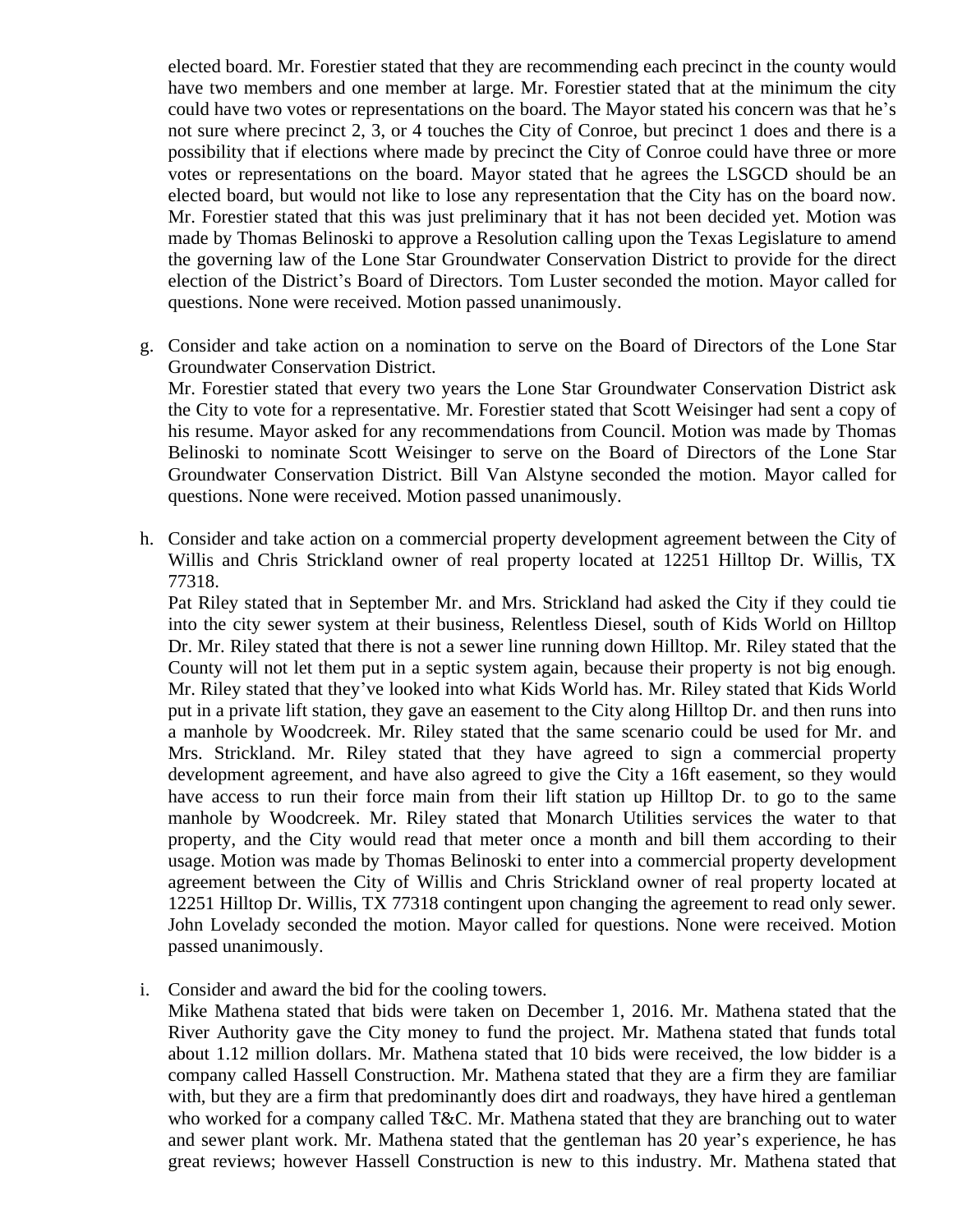they have talked with Hassell Construction and have assured them that they will stand behind the project and stand behind the work. Mr. Mathena stated they also visited with some their references about plant work that Hassell has done and reviews came back good, and based on that would recommend award to Hassell Construction in the amount of 1.059 million dollars. Thomas Belinoski asked if the fourth bidder, Schier Construction had done this type of work before. Mr. Mathena stated they had. Mr. Mathena stated that C4 Partners, LLC the second bidder at 1.090 million dollars, are a new company that has been in business about a year. Mr. Mathena stated they are a company that separated from another company called Liftwater Construction. Mr. Mathena stated Liftwater did construction on Hill Street lift station for the City about three years ago. Mr. Mathena stated that they are not new to this, they've hired the right people; however it is a new company. Past references are good. TTE, LLC, the third bidder is from Spice Wood, Texas, located in the Austin area. Mr. Mathena stated that in the specifications there is a requirement that their office be within 75 miles of the project site. Mr. Mathena stated that the fourth bidder, at 1.146 million dollars is Schier Construction. Mr. Mathena stated that they had done work on several projects for the City in the past. Mr. Mathena continued to go over the bid list with Council. Mr. Mathena stated that the Council was allowed to award the bid deemed most advantages to the City. Mr. Forestier ask Mr. Mathena to explain the alternate bid and the extra bid. Mr. Mathena stated that the alternate bid was for a microbial coating on the cooling tower to help prevent algae and other bacteria from growing. The initial estimate was between \$5,000 and \$10,000 depending on the size of the unit. Mr. Mathena stated he would recommend going against that because the City would be hitting the water coming out of the Catahoula well with bleach, prior to going into the cooling tower and after coming out of the cooling tower. Mr. Mathena stated that the extra bid was for some fencing. Mr. Mathena stated that 1.12 million from the River Authority, and what they did was put a \$50,000 cash allowance in the base bid, so if that was taken out Schier Construction would be under 1.1 million. Mr. Mathena stated that the money was there up to the fourth bidder. Mayor stated that Mr. Mathena recommended Hassell Construction. Mr. Mathena stated that he had no reason not to recommend them other that than lack of experience as a company, the people they have hired has the experience. Thomas Belinoski stated that the new companies may have hired people with experience but there is no guarantee that they'd be there through the end of the project. Motion was made by Thomas Belinoski to award the bid to Schier Construction less the \$50,000 cash allowance. Bill Van Alstyne seconded the motion. Mayor called for questions. None were received. Motion passed unanimously.

j. Consider and award an administration and engineering firm for services for the CDBG Grant. Pat Riley stated that CBDG Grant was coming up for the 2017-2018 budget year. Mr. Riley stated that the RFQ's went out in November. Mr. Riley stated that the packets were sent out to seven different firms, and sent out to five engineering firms. Mr. Riley stated that one packet was received for administration, and two packets were received from engineering firms. Mr. Riley stated that the Mayor and two other council members graded the firms accordingly. Mr. Riley stated that Public Management was the firm for the administration, and ELS, and Bleyl  $\&$ Associates were the engineering firms. Motion was made by John Lovelady to award administration services to Public Management, and Bleyl & Associates for engineering services for the CDBG Grant. Tamara Young-Hector seconded the motion. Motion passed unanimously.

## 6. REPORTS

Input from Council related to issues for possible inclusion on future agendas; related to issues such as (but not limited to) municipal projects, personnel, public property, development, and other city/public business.

Council wished everyone Happy Holidays.

- a. Engineer's report
	- 1. West Side Loop TXDOT Update